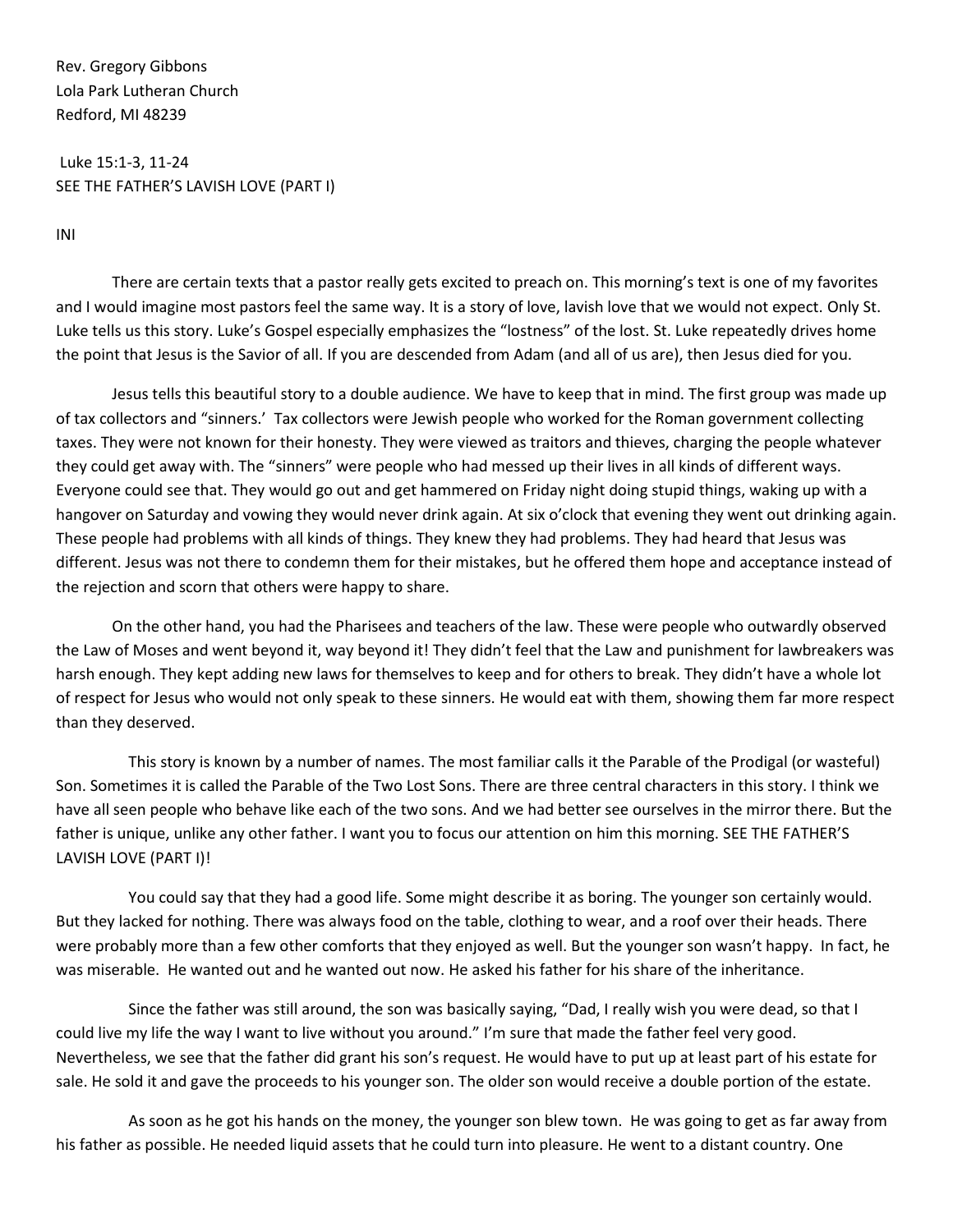imagines that he had a considerable wad of cash as he began his journey. One can also imagine that he picked up a few new friends along the way to help him spend that cash. Like many athletes and entertainers, he might have a posse who followed him around, leeching whatever they could get. The ladies probably followed him as well, sighing over that beautiful necklace they wished that they could have if only some good-looking guy would buy it for them.

And then it was gone, all of it! He squandered his wealth in wild living. He lived like there was no tomorrow. He blew every dollar he had, one dollar at a time. And when the money was gone, so were his so-called friends and his girlfriends. They wanted nothing to do with this loser who had nothing left to give them for their friendship. They would move on to other greener pastures.

Oh, there was another problem. There was a famine in the land. Food was not plentiful, and neither were jobs. Now he had previously done chores for his father, but he was a son. He didn't have to do the worst jobs. Servants did those. But now it was different. He finally found a job with one of the citizens of that country, but it wasn't a dream job. He had a job feeding pigs. Have you ever driven by a pig farm? There's no mistake with that smell. And feeding pigs was the ultimate indignity to a Jew. Not only was the work distasteful, but the pigs were unclean animals. One could only imagine the look on the faces of the Pharisees as Jesus told this story!

And the saddest thing? The pigs were eating better than this young man. He wished that he could eat the pig food. Nobody cared enough to give him anything to eat. Nobody cared about him at all. If he died tomorrow, nobody would grieve or mourn. In that country he was the ultimate loser.

He finally comes to his senses. He realizes that he has hit rock bottom. How could he possible sink any lower than he has? He starts thinking about a lot of things. He starts thinking about his former home and his father. The old man really wasn't that bad. In fact, his father was far nicer than anyone in this crazy country. Maybe he really could go home again.

So, he starts to formulate a plan. He will debate each point for hours as he begins his trek back to his homeland. He is going to confess his sin to his father. That is a good thing! There was no excuse for the way that he had behaved. Secondly, he would also confess his unworthiness of being a son. He did not deserve to be treated as a son, but maybe his father would hire him on as a servant. He could still live at home and enjoy some of the comforts that he had previously enjoyed but really didn't realize it. But his repentance would be on his own terms. He would begin to pay off his debt. He would earn his way back into his father's good graces. He hoped that the father would accept his offer of honest work and let him come home again.

Now the father had a number of options. As Jesus told the story, remember the fact that he was telling it to two different audiences. Think about how they would have responded and how the other group would have felt about that plan of action.

The first reaction would be to deal with his son in justice. The father could have told this stinky, smelly bum to just keep on walking. He didn't know when he had a good thing. He got all his inheritance, and he spent every last dime of it. Should the father spend any more of his money and possessions on this former son? Why should he? This son wanted him dead. The father went far beyond what any other father would have done already. Let the prodigal find some other job and home. He got what he deserved by his actions. He brought it all on himself. That would be justice. We can certainly see the Pharisees and teachers of the Law nodding their heads in agreement with that option.

The second option would be that the father deal with his son in mercy. Yes, this son really had screwed up. He made some mistakes, and they were big ones. But this young man was still his own flesh and blood. Biologically they were still family and that still meant something. But this young man would have to learn his lesson. He would come back but he would be put on double secret probation. He would have to earn his way back. He could sleep out in the barn